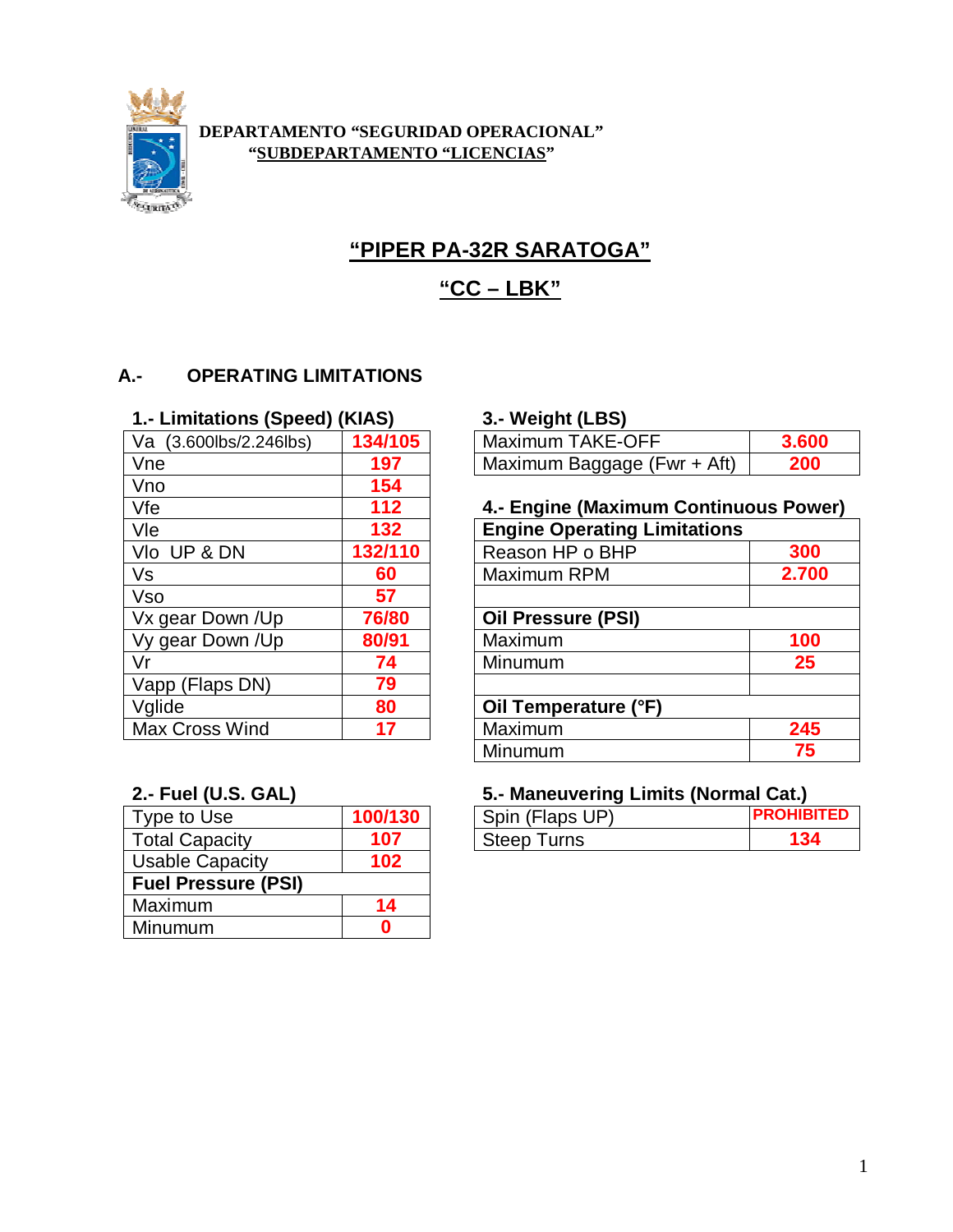### **B.- EMERGENCIES PROCEDURES**

## **1.- ENGINE FAILURE DURING TAKEOFF**

# **Adequate Runway Remaining:**

Left gear down and land straight ahead

| Brakes:   | <b>AS REQUIRED</b> |
|-----------|--------------------|
| Throttle: | <b>Off</b>         |

### **2.- ENGINE FAILURE IN FLIGHT**

| Fuel selector:       | <b>SWICH TO TANK WITH FUEL</b> |
|----------------------|--------------------------------|
| Electric fuel pump:  | <b>ON</b>                      |
| Mixture:             | <b>RICH</b>                    |
| Alternate Air:       | <b>Open</b>                    |
| <b>Engine Gauge:</b> | <b>Check</b>                   |